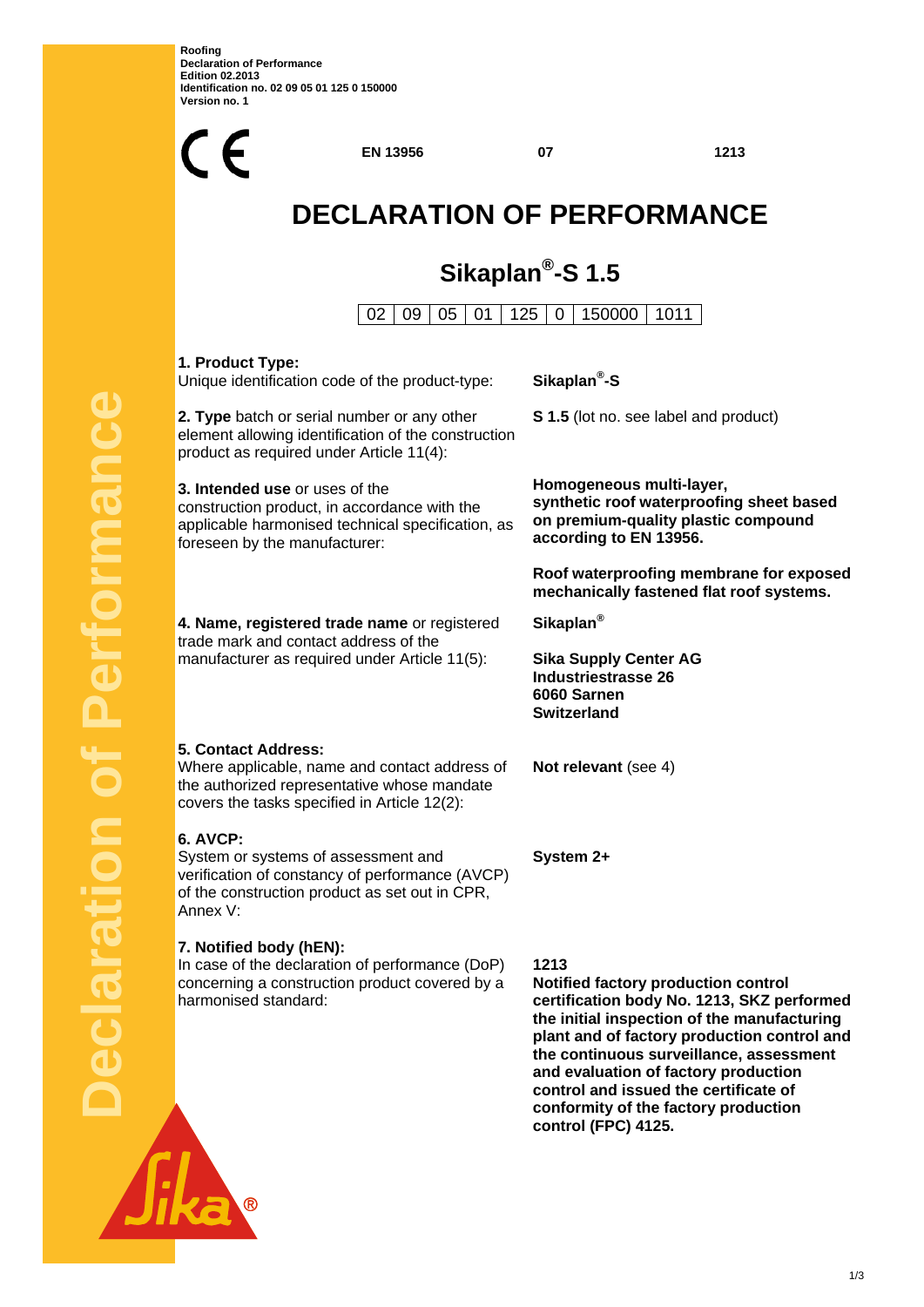**Roofing Declaration of Performance Edition 02.2013 Identification no. 02 09 05 01 125 0 150000 Version no. 1** 

## **8. Notified body (ETA):**

In case of the declaration of performance concerning a construction product for which a European Technical Assessment (ETA) has been issued:

# **9. Declared performance**

| <b>Essential</b><br>characteristics                                                    | <b>Performance</b>                                         | <b>Test Standard</b>                               | <b>Harmonised</b><br>technical<br>specification |
|----------------------------------------------------------------------------------------|------------------------------------------------------------|----------------------------------------------------|-------------------------------------------------|
| <b>Water tightness</b>                                                                 | Pass                                                       | EN 1928                                            |                                                 |
| <b>External fire</b><br>performance<br><b>Part 1-4</b>                                 | BROOF $(t1)$ <20° / >20°                                   | EN 13501-5                                         |                                                 |
| <b>Reaction to fire</b>                                                                | Class E                                                    | EN ISO 11925-2.<br>classification to EN<br>13501-1 |                                                 |
| Joint peel resistance                                                                  | $\geq$ 300 N/50 mm                                         | EN 12316-2                                         |                                                 |
| Joint shear resistance                                                                 | $\geq 500$ N/50 mm                                         | EN 12317-2                                         |                                                 |
| <b>Tensile strength</b><br>longitudinal (md) <sup>1)</sup><br>transversal $(cmd)^{2)}$ | $\geq$ 12 N/mm <sup>2</sup><br>$\geq$ 12 N/mm <sup>2</sup> | EN 12311-2                                         | EN 13956: 2012                                  |
| Elongation<br>longitudinal (md) <sup>1)</sup><br>transversal $(cmd)^{2)}$              | > 250%<br>$\geq 250\%$                                     | EN 12311-2                                         |                                                 |
| <b>Tear strength</b><br>longitudinal $(md)^{1}$<br>transversal $(cmd)^{2)}$            | $\geq 100$ N<br>$\geq 100$ N                               | EN 12310-2                                         |                                                 |
| <b>Foldability at low</b><br>temperature                                               | $≤ -25 °C$                                                 | EN 495-5                                           |                                                 |
| UV exposure                                                                            | Pass $(> 5'000 h /$ grade 0)                               | <b>EN 1297</b>                                     |                                                 |

1) md =machine direction

2) cmd =cross machine direction

2/3

**Not relevant** (see 7)